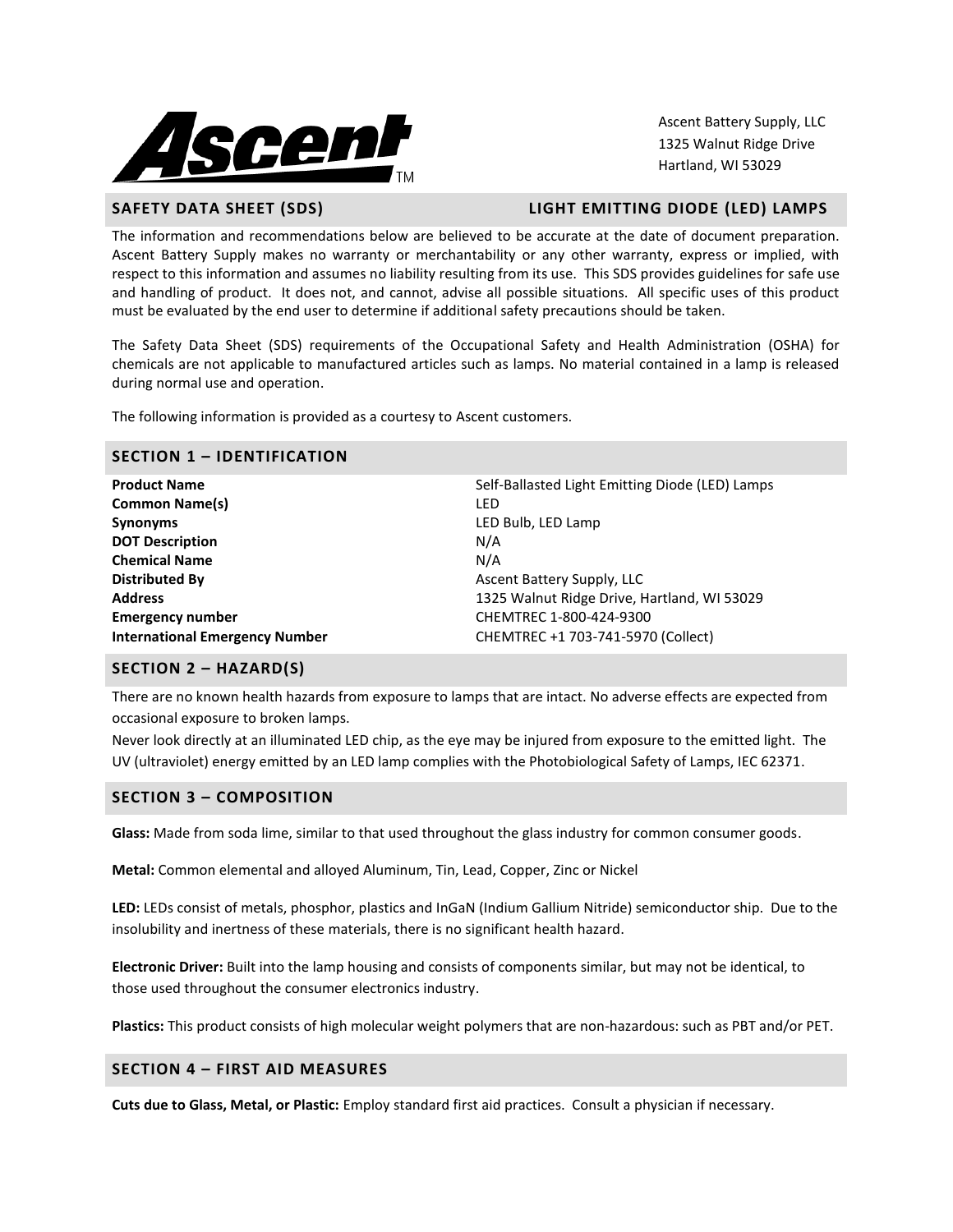**Dust Inhalation:** Remove to a well-ventilated area. Consult a physician if necessary.

#### **SECTION 5 – FIRE-FIGHTING MEASURES**

These lamps are not generally flammable, although some components of some lamps may be. These lamps are not known to spontaneously combust. If the lamps are involved in a fire, use standard fire-fighting procedures. Dial 911 for emergency assistance.

#### **SECTION 6 – ACCIDENTAL RELEASE MEASURES**

Should breakage occur, the following measures are recommended:

**Glass, Plastic, Metal:** Take usual precautions for collection of broken materials; use protective gloves and/or clothing. Place broken material in a closed container to prevent generation of excessive dust.

**Lead Solder:** Dispose of any lead-bearing sections of the lamp (ballast/driver circuitry) in accordance with federal, state and local regulations.

#### **SECTION 7 – HANDLING AND STORAGE**

Store lamps appropriately; avoid storage areas that are wet or prone to flooding.

Keep lamps protected from accidental breakage. Should breakage occur, refer to the protective measures in Sections 6 & 8.

#### **SECTION 8 – EXPOSURE/PERSONAL PROTECTION**

**Glass:** Wear gloves while handling broken glass.

**Lead Solder:** Wear gloves while handling electronic components, particularly those constructed with lead-bearing solder. Always wash hands after handling these materials.

**Dust from broken lamps:** If exposed to a large number of broken lamps (such as in preparing for lamp recycling), make sure to move to a well-ventilated area with local exhaust ventilation or wear protective breathing equipment.

#### **SECTION 9 – PHYSICAL/CHEMICAL PROPERTIES**

N/A

### **SECTION 10 – STABILITY & REACTIVITY**

As constructed, the materials in these lamps are stable and non-reactive at standard operating temperatures.

### **SECTION 11 – TOXICOLOGICAL INFORMATION**

Glass: Glass dust is considered to be physiologically inert, with an OSHA exposure limit of 15 mg/m<sup>3</sup> for total dust and 5 mg/m<sup>3</sup> for respiratory dust.

#### **SECTION 12 – ECOLOGICAL INFORMATION**